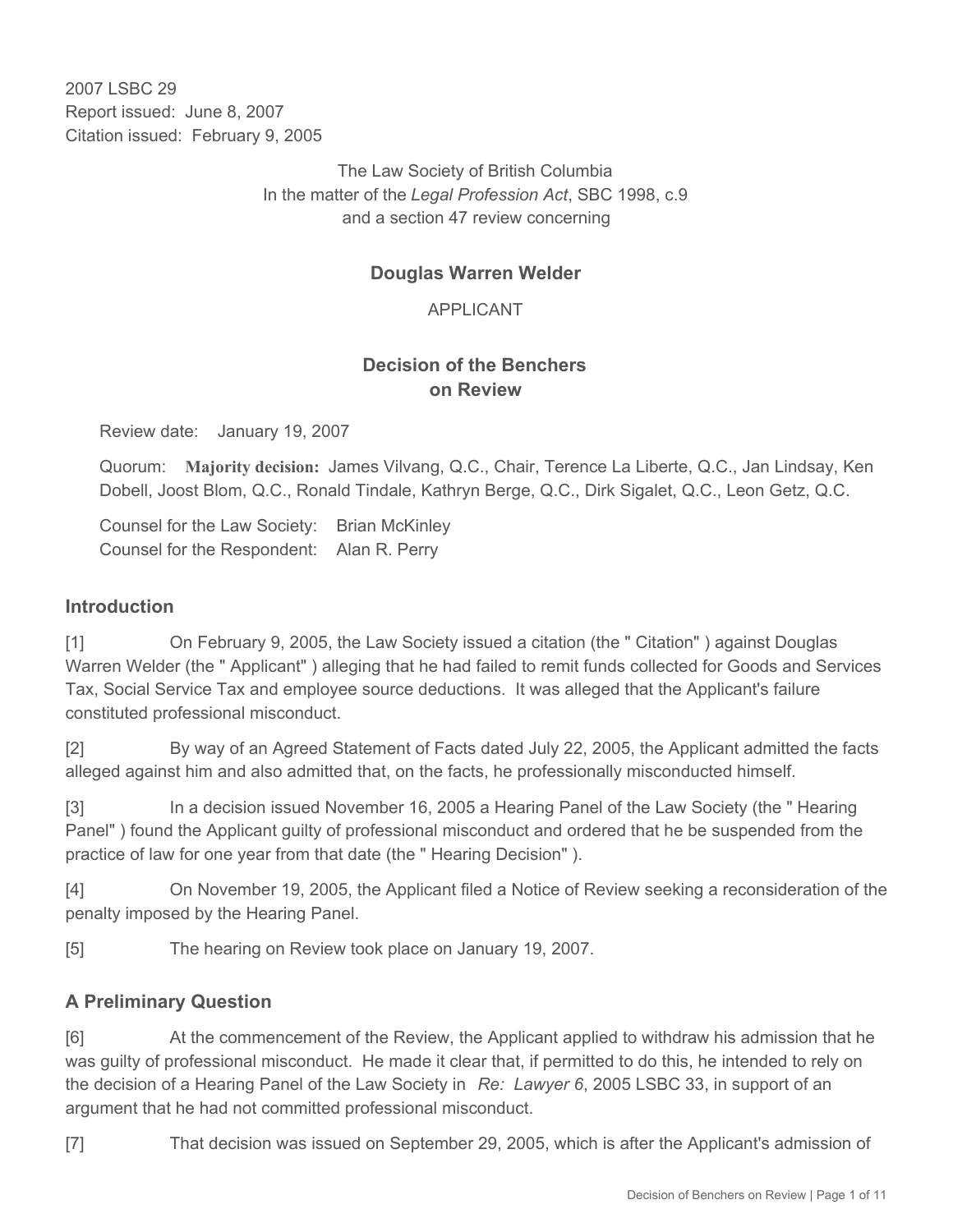misconduct on July 22, 2005, but before November 16, 2005, the date upon which the Hearing Panel decision that imposed the one-year suspension on the Applicant was issued

[8] The facts in *Re: Lawyer 6* are succinctly set out in the following passages from the decision of the Hearing Panel:

[4] On July 17, 2003, the Respondent informed the Executive Director, pursuant to Rule 3-45(2)(a) of the Law Society Rules, that he had signed a Notice of Intention to Make a Proposal to his creditors under the *Bankruptcy Act*.

[5] Law Society staff then requested certain information from the Respondent concerning his financial status and drew his attention to Rule 3-45(4)(a) concerning his trust account and the Respondent responded to the inquiry. Law Society staff later requested further information about GST collected from his clients during the 2002 taxation year, but apparently not remitted.

[6] The Respondent answered this inquiry with the explanation that since 1995 he had routinely remitted GST on a yearly basis, rather than quarterly. He also explained that the Receiver General had never questioned his having done so.

[7] In August, 2003, the Respondent made an amended Proposal to Creditors which was accepted. In June, 2004, he provided the Law Society with a copy of a Certificate of Full Performance of Proposal dated March 29, 2004.

[8] The Respondent admitted that he had not remitted amounts totaling \$7,690.69 which he had collected from his clients in 2002 for the payment of GST, ...

[9] Counsel for the Law Society in *Re: A Lawyer 6* contended that the admitted failure to remit GST was either professional misconduct or conduct unbecoming a lawyer. The Respondent's position had been that the failure to remit could not support a finding of guilt in the circumstances of the Respondent's bankruptcy, characterizing the collection and remittance of GST as " primarily a business obligation" that " raised no professional issue such as dishonesty."

[10] The Hearing Panel in *Re: Lawyer 6* " was not persuaded that members of the public, including the Respondent's clients, would hold him or the legal profession in disrepute for failing to remit when he had made a proposal in bankruptcy, which was accepted by his creditors and fully performed, essentially resulting in his financial obligations, including the obligation to pay the unremitted GST, being wiped clean."

[11] We do not get to consider the relevance, if any, of the decision in *Re: Lawyer 6*, unless we first conclude that the Applicant can withdraw his admission of guilt. It is to that question that we now turn.

[12] Mr. Perry, for the Applicant, and Mr. McKinley, for the Law Society, agreed that this is a point of first impression in this jurisdiction. They also agreed that the matter is one for the exercise of discretion by the tribunal, on the application of criteria similar to those applicable to requests to withdraw a plea of guilty in a criminal case.

[13] There are two disciplinary decisions - one in Manitoba and the other in Ontario - that seem to bear on the point. The facts in those cases bear little resemblance to those here.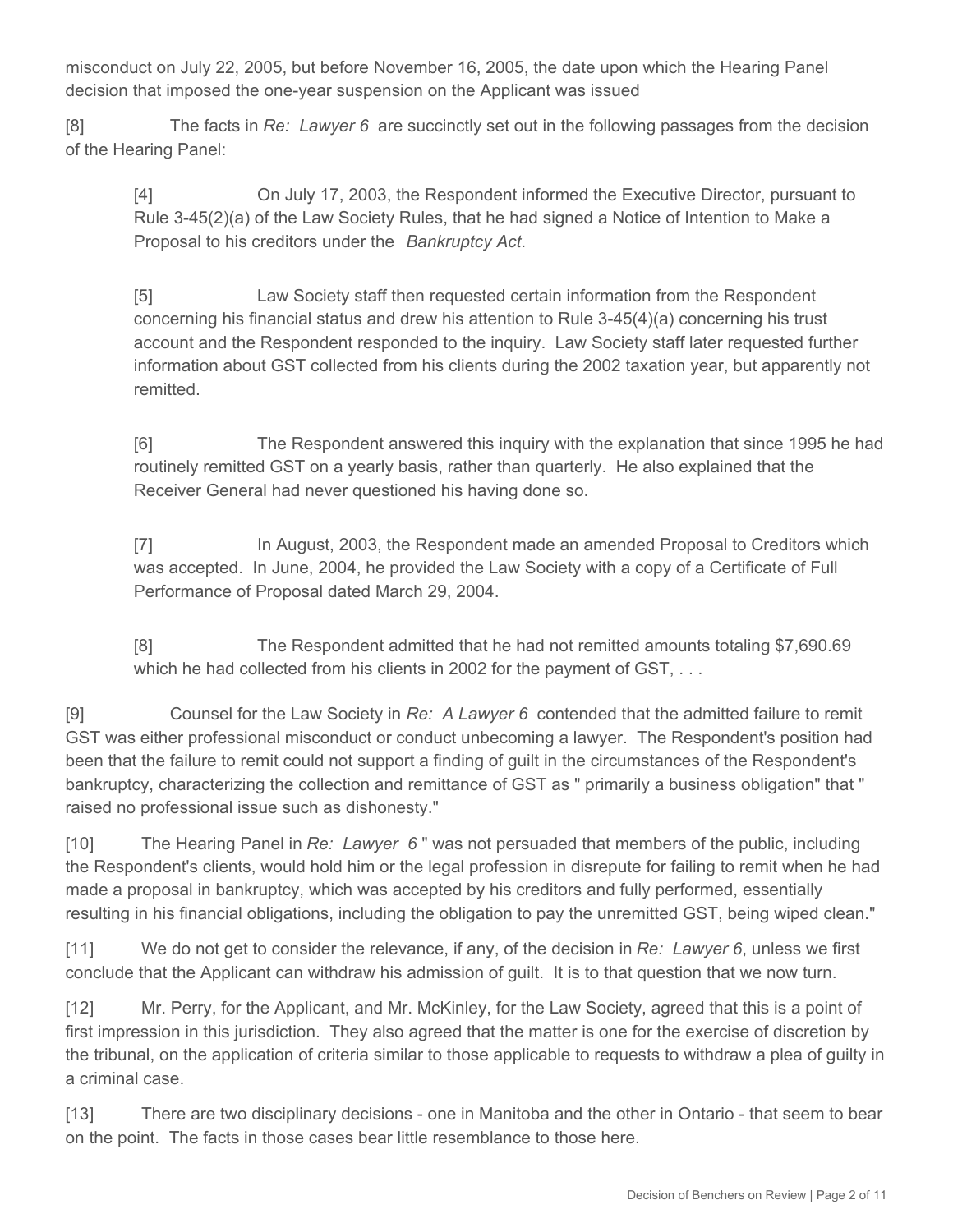[14] In *Law Society of Manitoba v. Williams*, [2000] L.S.D.D. No. 33, the lawyer was cited for, among other things, two counts of consuming an alcoholic beverage in court and one count of advising the court that the beverage had been prescribed for him when it had not. The hearing panel accepted the lawyer's plea of guilty to these three counts. At a subsequent penalty hearing, the lawyer sought to withdraw his guilty plea. Relying on the reasons for a decision of the Supreme Court of Canada in *Adgey v. The Queen*, [1975] 2 S.C.R. 426, 13 CCC (2d) (177), the hearing panel denied this request, saying:

. . . the pleas were entered by the member with full knowledge of the facts giving rise to the respective counts under the citation, and after the member had been granted an opportunity to consult counsel. The member also had foreknowledge of the possible results of entering such pleas.

[15] The second case is *Law Society of Upper Canada v. Coady*, [2005] L.S.D.D. No. 11 (on appeal, 2005 ONLSAP 0005)*.* In this case, a hearing panel, relying upon an agreed statement of facts containing admissions, found that the lawyer had engaged in professional misconduct and permitted her to resign. Subsequently, she applied to set aside the agreement and resile from her admissions on the basis that they had been made under duress and hence not voluntarily. The hearing panel, with one member dissenting, permitted her to do so on the ground that, for various reasons, her admissions could not be considered to have been made voluntarily.

[16] All members of the hearing panel in *Coady* (supra) accepted the proposition that, to be valid, a guilty plea must be voluntary and unequivocal. The plea must also be informed; that is, the accused must be aware of the nature of the allegations made against him or her, the effect of the plea, and the consequences of the plea. Accordingly, if it could be shown on credible and competent evidence that any of these conditions was not fulfilled, the plea could be withdrawn.

[17] The principle of these decisions is clearly right, and we accept them as being applicable in this jurisdiction and hence to the question before us.

[18] As we understand it, the Applicant does not contend that his admission was not voluntary. Rather, his position appears to be that he made it under a misapprehension as to its consequences. In essence, he seems to say that he made the admission on the understanding that it would attract a monetary sanction somewhere between \$2,000 and \$5,000, and perhaps a suspension of a few months duration, not the one year that the Panel imposed upon him.

[19] By way of background, the Applicant relies on certain extracts from the transcript of the proceedings before the Hearing Panel. The transcript is part of the record on this Review.

[20] In his submissions to the Hearing Panel on behalf of the Law Society, Mr. McKinley reviewed the Applicant's Professional Conduct Record. He noted that, in 2002, an earlier Hearing Panel had found the Applicant guilty of admitted professional misconduct for, among other things, having " failed to hold and remit funds collected from clients for GST and PST." This resulted in a fine of \$2,500, a reprimand and the imposition of certain conditions requiring periodic reports to the Law Society.

[21] Mr. McKinley continued his submissions as follows (Transcript, page 11, lines 5 - 17):

I have not been able to find any decision on penalty which deals with similar circumstances, that is, a member who has repeated conduct of failing to remit taxes after being disciplined once before. In my submission, that is a serious aggravating factor which ought to take the penalty, which would be appropriate in these circumstances for a first-timer, outside the range of penalties which have been imposed on members who have failed to remit GST and PST and source deductions for the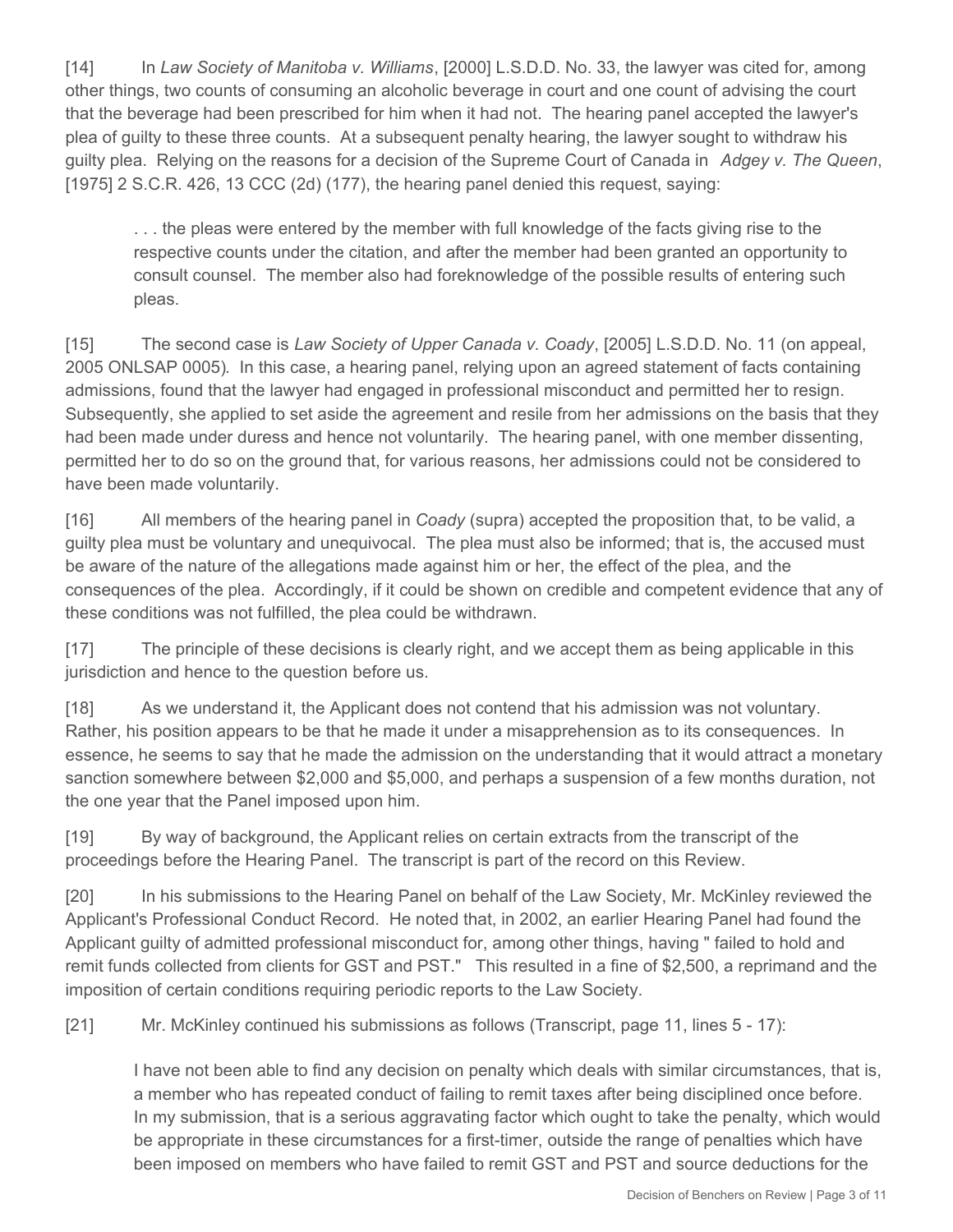first time. My review of the authorities to date is that the range for first-timers appears to be a fine in the range of \$1,000 to \$3,000.

[22] Mr. McKinley then referred to what he described as " mitigating considerations" , " both financial and personal" , and concluded:

I suggest that the panel may wish to consider the options that are available to it in terms of a much higher fine than what is imposed for people who do this for the first time. The option of a short suspension may also be available to send the appropriate message - that repeated misconduct of this nature is not acceptable.

[23] Towards the end of his submissions before the Hearing Panel, Mr. McKinley was asked by a member of the Panel: " So the Law Society is asking for a fine and costs, is that it?" and responded, " Yes. Or a suspension if you feel that's necessary."

[24] The implication of the Applicant's reliance on these passages from the transcript is that, when he made his admission, he understood that this would result in a fine of moderately more than \$3,000 and a " short suspension" . He does not say that he was misled into believing that this would be the result of his admission or that the Law Society, and in particular Mr. McKinley, made any promise to him in this regard. Rather, his position is that had he known at the time of his hearing that his bankruptcy might provide a defence to the charge of professional misconduct - as it did in *Re: Lawyer 6* - he would not have admitted misconduct.

[25] In our view, the real question is whether, at the time he made his admission, the Applicant understood that the question of penalty remained one for the exercise of discretion by the Hearing Panel, having regard to whatever view of the facts it chose to take. That the Applicant may have admitted " guilt" on the basis of a misapprehension of the likely extent of the disciplinary risk that his admission created, although perhaps unfortunate, seems to us neither here nor there.

[26] Our conclusion, therefore, is that the Applicant has not demonstrated by credible and competent evidence that he was uninformed as to the effect and consequences of his plea.

[27] It follows that, in our opinion, the Applicant cannot withdraw his admission of professional misconduct and we reject his application to do so. This conclusion makes it unnecessary for us to express any opinion on the decision of the Hearing Panel in *Re: Lawyer 6*.

[28] We should, however, add this. The facts in *Re: Lawyer 6* are somewhat unusual and differ significantly from those here. Because of those differences, we do not think that that case provides any answer to the complaint of professional misconduct against the Applicant. In the circumstances, and independently of the considerations referred to in the preceding paragraphs, we see little point in permitting the Applicant to withdraw his admission so as to rely on *Re: Lawyer 6*.

# **Review of Penalty**

# **The Standard of Review**

[29] Pursuant to Section 47(5) of the *Legal Profession Act*, after a hearing, the Benchers may:

(a) confirm the decision of the panel; or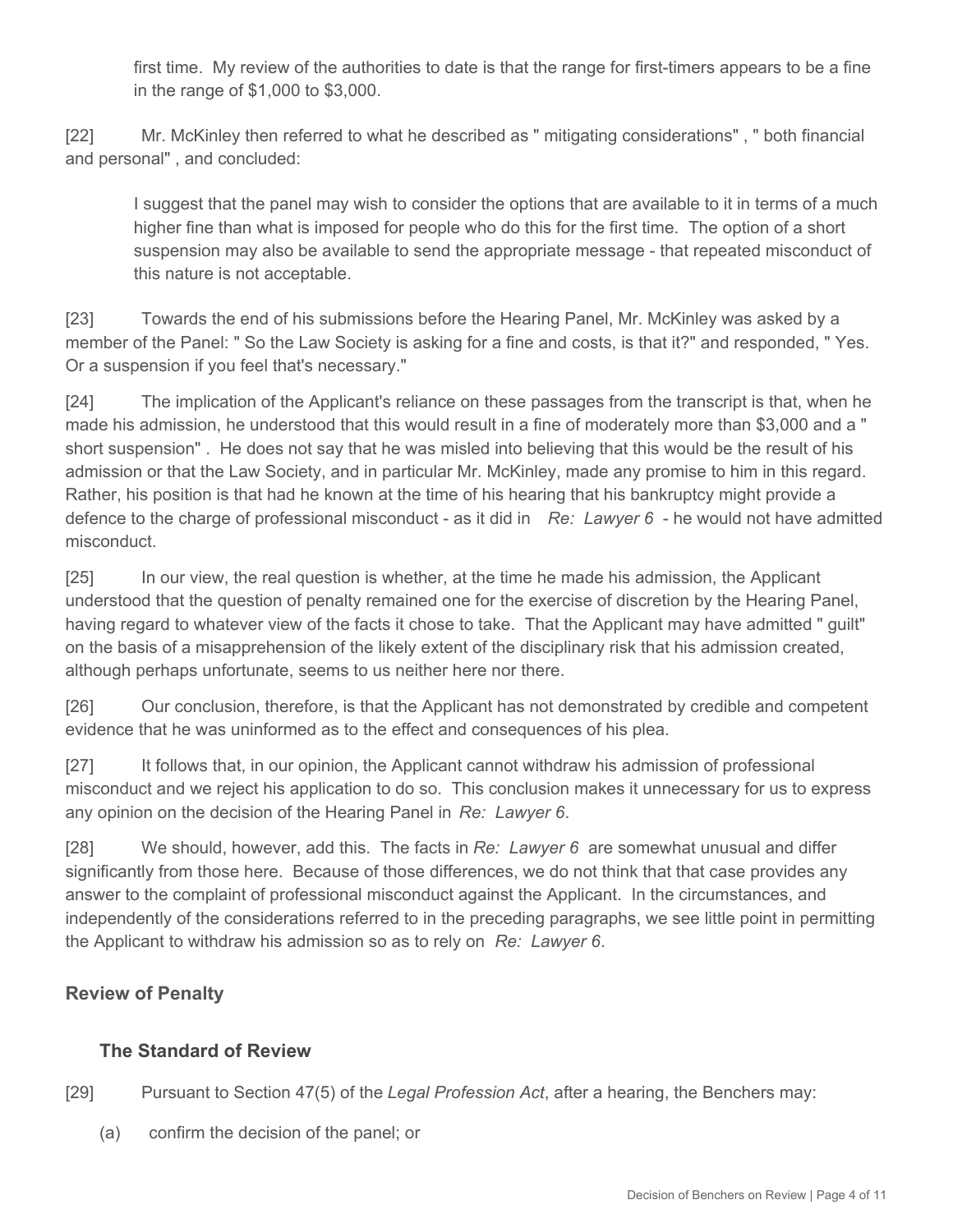(b) substitute a decision the panel could have made under the *Act* or Rules.

[30] The test to be applied by the Benchers on a Review under Section 47 is that of " correctness" . This standard was established in the cases of *Law Society of BC v. Dobbin*, [1999] LSBC 27 and *Law Society of BC v. Hordal*, 2004 LSBC 36, and was more recently confirmed the case of *Law Society of BC v. Geronazzo*, 2006 LSBC 50.

[31] The Benchers must determine if the decision of the Hearing Panel is correct, and if not, the Benchers must substitute their own judgment.

# **Position of the Parties**

[32] The position of the Applicant in this Review with regard to the one year suspension from the practice of law can be summarized as follows:

(a) counsel for the Law Society in submissions on penalty sought " a much higher fine" than that imposed on " first offenders" (which he states appears to be a fine in the range of \$1,000.00 to \$3,000.00) or a " short suspension" ;

(b) the Panel must consider the impact that a one-year suspension would have on a sole practitioner, in particular " the effect that (this) penalty would have on Mr. Welder and his family" ;

(c) there do not appear to be any prior decisions on penalty in British Columbia dealing with similar circumstances (i.e.: a second " offence" of failure to remit GST/PST or payroll remittance) and the Hearing Panel acknowledges that it was in " uncharted territory" ;

(d) the one-year suspension has historically been directed at much more serious breaches of conduct, generally involving misconduct in relation to clients or the public directly.

[33] The Applicant asks this Panel to find that a one-year suspension is unduly harsh and to substitute for that penalty a significant fine or short suspension.

[34] The Law Society's position on penalty can be summarized as follows:

(a) The penalty imposed by the Hearing Panel was correct. The Hearing Panel properly considered the need for a significant penalty to meet the needs of specific and general deterrence to preserve public confidence in the legal profession and primarily to ensure the protection of the public from a re-occurrence of the misconduct. On the evidence available to the Hearing Panel, it appeared likely that, if the Applicant was allowed to continue in practice, a repeat occurrence of the misconduct was very likely. It was necessary to impose a penalty sufficient to prevent re-occurrence of the offence and to ensure the maintenance of public confidence in the integrity of the profession and in the ability of the profession to regulate itself;

(b) The submissions of the Law Society at the original hearing of the citation as to an appropriate penalty should not, and cannot restrict a hearing panel in the determination of an appropriate penalty under all the circumstances. When a hearing panel imposes a more severe sanction than that suggested by counsel for the Law Society, it should provide sufficient reasons for doing so.

[35] Counsel for the Law Society submitted that penalties imposed for first-time offenders in similar circumstances to that of the Applicant appear to be fines in the range of \$1,000 - \$3,000. Counsel for the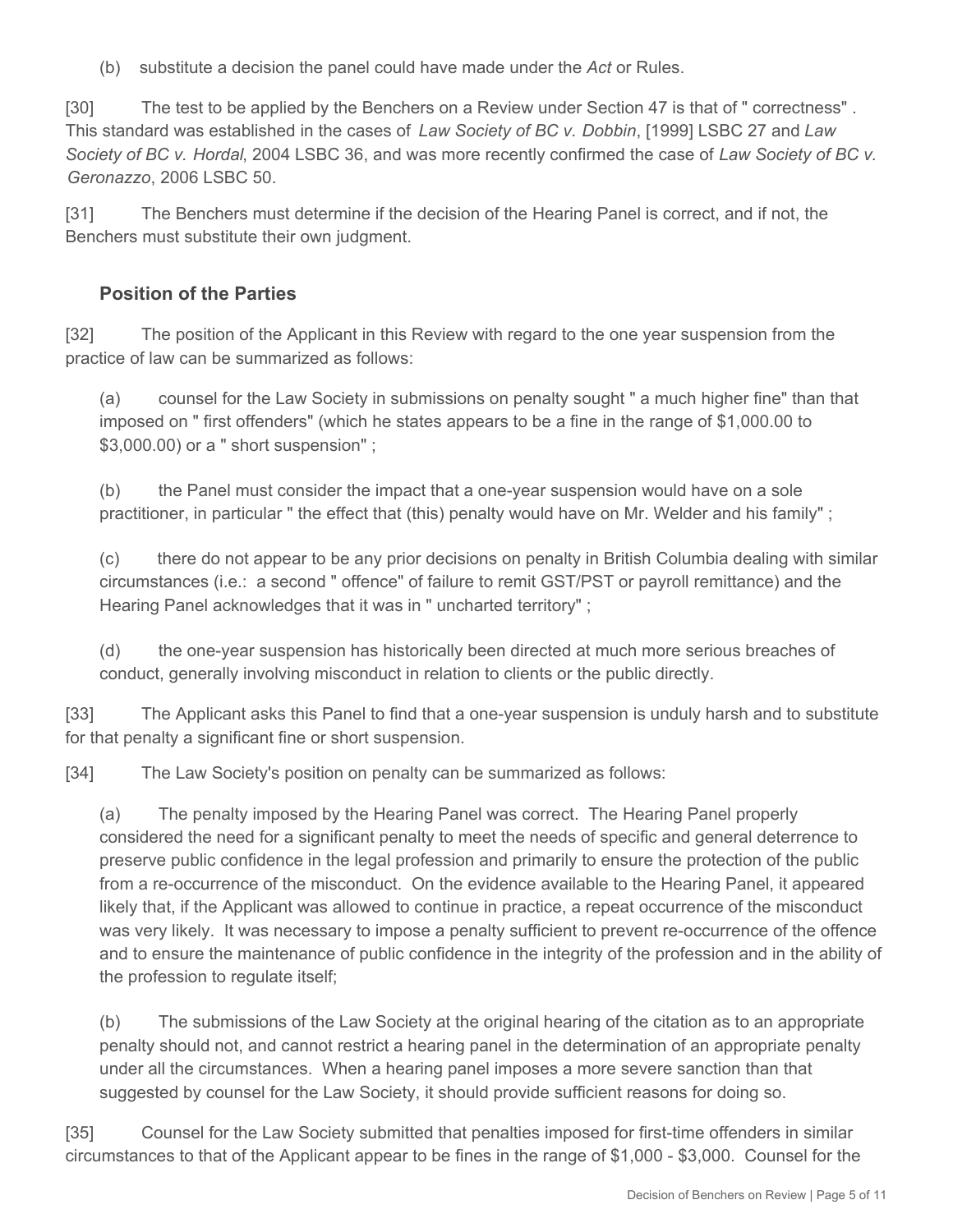Law Society also informed this Panel that there have been no previous cases where a lawyer has been found to have committed this misconduct for a second time.

[36] Counsel for the Law Society referred this Panel to a number of decisions that can be summarized as follows:

1. In *Law Society of BC v. Payne,* [1999] LSBC 44, the Respondent was suspended for one year for recklessly misappropriating client trust funds and failing to keep proper books and records. He had ceased membership in the Law Society at the time of the penalty hearing.

2. In *Law Society of BC v. Legge,* [2003] LSBC 42, the Respondent was suspended for eight months for a number of instances of misconduct, including trust shortages, numerous accounting rule violations, failing to remit PST, GST and employee source deductions, failing to provide a competent quality of service to clients and failing to respond to the Law Society.

3. In *Law Society of BC v. Sarai*, 2005 LSBC 17, the Respondent was suspended for one year for a number of instances of misconduct including failing to provide competent service to clients, breaching numerous undertakings, breaching numerous accounting rules and breaching the terms of a practice supervision agreement, and for failing to eliminate a trust shortage or report the shortage to the Law Society.

4. In *Law Society of BC v. Nader*, Discipline Case Digest 01/26, the Respondent was suspended for 18 months for fraudulently billing the Government of Canada for work he had already done for clients on a *pro bono* basis. It is worth noting that Mr. Nader had been diagnosed with a serious illness and was extremely stressed at the time of the misconduct. Otherwise, the Panel may have disbarred him.

5. *Law Society of BC v. Martin*, [2003] LSBC 16, involved a Respondent who was suspended for 18 months for lying to a client and to third parties about a matter, and for providing trust cheques that were not supported by deposits, with false assurances that the funds would be available. Mr. Martin had a previous suspension for similar misconduct. The Panel considered disbarment, but ultimately imposed the suspension on the basis that Mr. Martin was making significant progress in his recovery from drug addiction.

6. *Law Society of BC v. Jamieson*, 1999 LSBC 11, was a case in which the Respondent lied to the Law Society in his response to a complaint from a client, and then fabricated three letters to support his misrepresentation. He was suspended for eight months, and the Panel noted that, although the conduct was serious, he was extremely remorseful, he was unlikely to re-offend, he admitted his misconduct at the investigative stage and he did not have a record of disciplinary offences.

7. *Law Society of BC v. Grunberg*, Discipline Case Digest 95/6, involved a Respondent who entered into agreements with clients without taking steps to ensure that the clients received independent legal advice. He was suspended for eight months.

8. In *Law Society of BC v. Dobbin*, [2002] LSBC 16, a Panel suspended Mr. Dobbin for 10 months for breaching an undertaking to the Law Society to respond within 14 days to Law Society correspondence respecting a complaint, failing to provide competent service to a client and failing to comply with Practice Review recommendations. The Panel also imposed a number of practise conditions to be in place on his return to practice.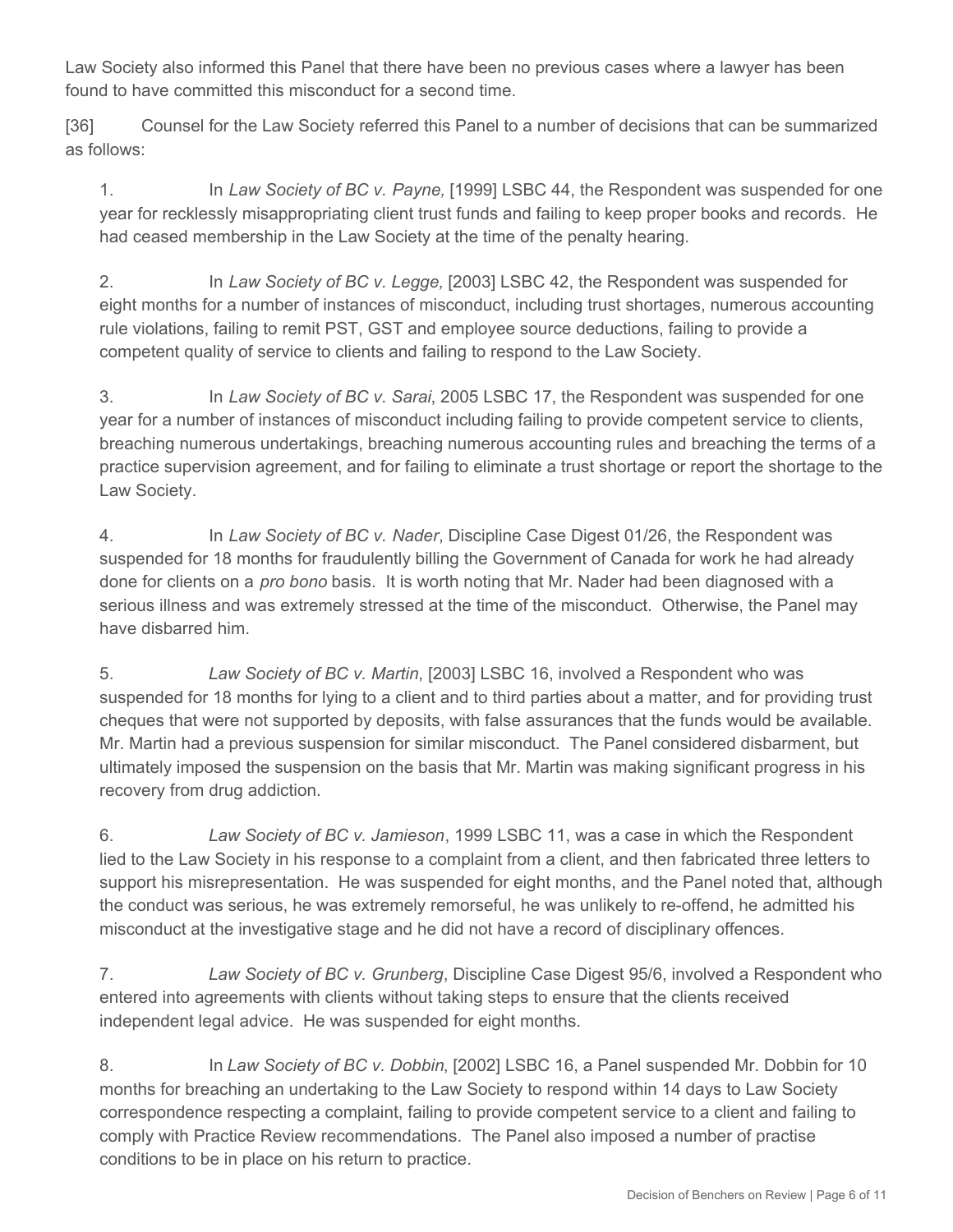[37] All of the above cases involve significant elements of dishonesty that manifest in the fraudulent billing of clients, lying to clients, or significant trust account discrepancies. The facts in the above noted cases bear little resemblance to those here.

[38] The Hearing Panel, in its decision at page 5, paragraph 23 stated the following with regard to the financial situation of the Applicant:

The picture that emerges from all of the foregoing is that of a debtor, who has incurred additional debt while (a) paying his wife maintenance of \$1,000.00 which permits her to purchase a new condominium, (b) paying \$400.00 per month on a piece of property which he deposes to have no value, (c) permitting his wife to encumber her home, a prima facie family asset, and thereby decreasing its value, and (d) increasing his rental payments to his wife by 35% to cover her additional costs as a result of the aforementioned re-mortgaging.

#### [39] The Hearing Panel further states at paragraph 25:

The Panel was advised by Law Society Counsel that because these monies are not placed in a separate trust account they are not considered " trust funds" and so the Respondent cannot be accused of wrongfully taking trust funds. Nevertheless, this Panel views the taking of those monies, given to a lawyer for a specific purpose and used by that lawyer for his own purposes, as a serious breach of a fiduciary obligation.

[40] The Hearing Panel, at paragraph 27, makes the following finding:

This Panel believes that if permitted to continue practising law, the Respondent's past and present behaviour indicates that he will continue to accumulate further indebtedness while increasing the value of his supposedly valueless assets. The condoning of such behaviour by the Law Society would reflect badly on that institution.

[41] The Hearing Panel, at paragraph 29 of its Decision suspending the Applicant from the practice of law for a period of one year, also imposed the following conditions on the Respondent following his return to practice:

. . . as provided in section 38(5)(c) of the *Legal Profession Act* we further direct, as a condition imposed upon the practice of the Respondent, that the Respondent provide on a monthly basis, evidence satisfactory to the Discipline Committee of the Law Society of the Respondent's full compliance with the tax remitting requirements of the *Income Tax Act*, the *Excise Tax Act* and the *Social Services Tax Act* and that he continue to provide that evidence until relieved of this condition by the Discipline Committee. As a further condition placed upon the Respondent's practice, we direct that the Respondent fully cooperate with the Discipline Committee from time to time and at all times by providing to that Committee all information requested by that Committee so as to ensure that that Committee is able to determine and ensure that the continued practice by the Respondent poses no danger to the public interest. This condition will also endure until the Respondent is relieved of this condition by the Discipline Committee.

## **Discussion**

[42] This second citation represents a continuing offence from the first citation. As directed in the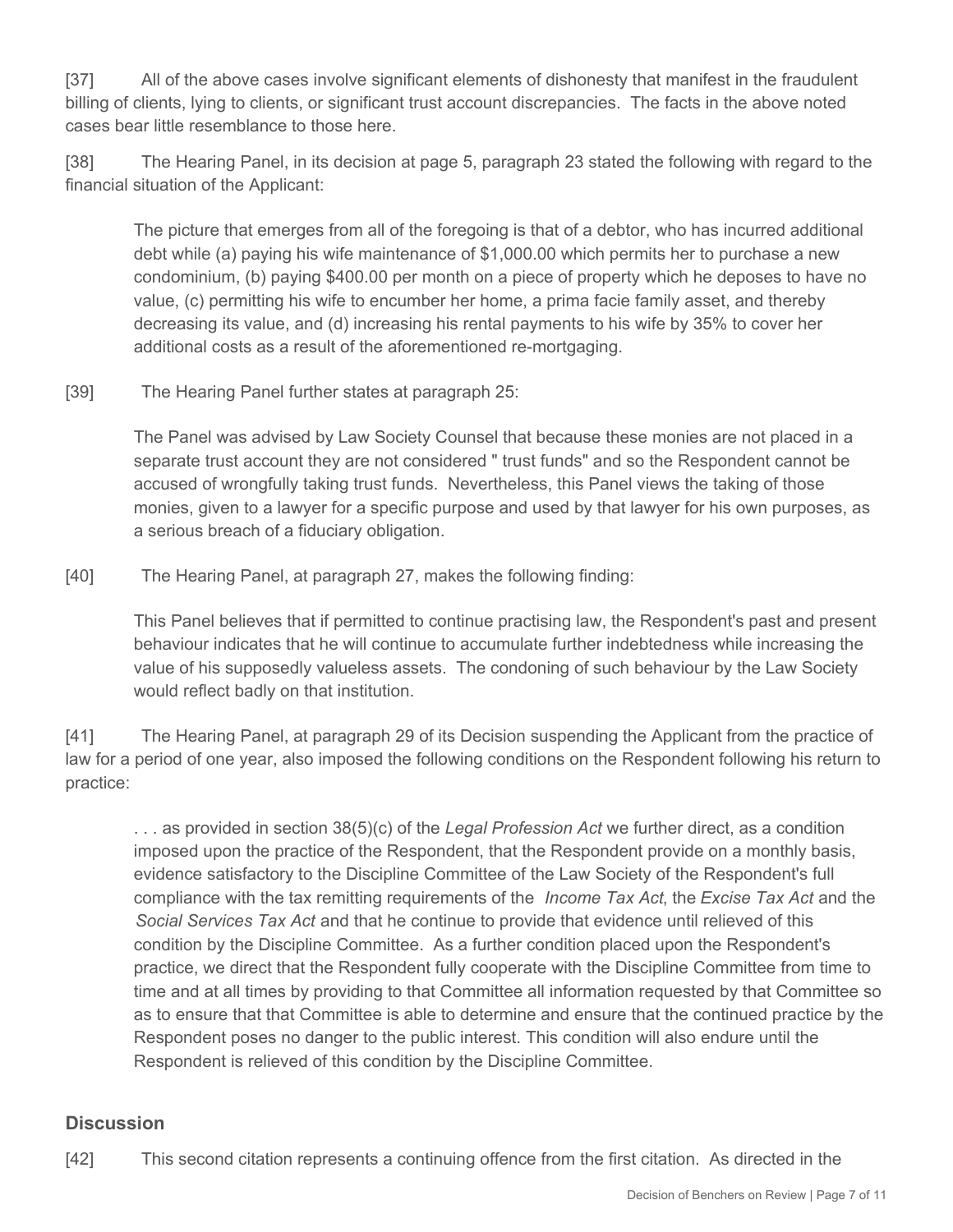penalty for the first citation, the Applicant reported to the Discipline Committee regarding the PST and GST remittances that were due between the February, 2002 date of the penalty on the first citation and the July 22, 2005 date of the admission of professional misconduct. His reports made it clear that he failed to pay all of these sums due to the responsible Government agencies. His failure to properly remit all of the PST and GST due, as well as the additional matter of failure to remit collected employee payroll deductions, represents the basis of the second citation. We must decide whether the Hearing Panel on this second citation erred in its decision regarding its imposition of a one-year suspension as a penalty.

[43] The Review Panel was advised that, following the Applicant's bankruptcy in 2004, he began remitting all necessary GST, PST and employee deductions in the proper manner and has continued to provide the Discipline Committee with the required reporting.

[44] The Applicant was frank that, during the period in which the offence occurred, he chose to direct the revenue generated by his practice to fund his investments and attend to the financial needs of his family rather than to the full payment of the taxes and remittances due, pursuant to the various statutes.

[45] Section 3 of the *Legal Profession Act* provides the objects and duty of the Law Society as follows:

- (a) to uphold and protect the public interest in the administration of justice by
	- (i) preserving and protecting the rights and freedoms of all persons,
	- (ii) ensuring the independence, integrity and honour of its members, . .

[46] In the case of *Law Society of British Columbia v. Ogilivie*, [1999] LSBC 17, a number of non-exhaustive factors with respect to the professional misconduct penalty process were listed as follows:

- (a) the nature and gravity of the conduct proven;
- (b) the age and experience of the Respondent;
- (c) the previous character of the Respondent including details of prior discipline;
- (d) the impact upon the victim;
- (e) the advantage gained, or to be gained by the Respondent;
- (f) the number of times the offending conduct occurred;

(g) whether the Respondent has acknowledged the misconduct and taken steps to disclose and redress the wrong and the presence or absence of other mitigating circumstances;

- (h) the possibility of remediating or rehabilitating the Respondent;
- (i) the impact on the Respondent of criminal or other sanctions or penalties;
- (j) the impact of the proposed penalty on the Respondent;
- (k) the need for specific and general deterrents;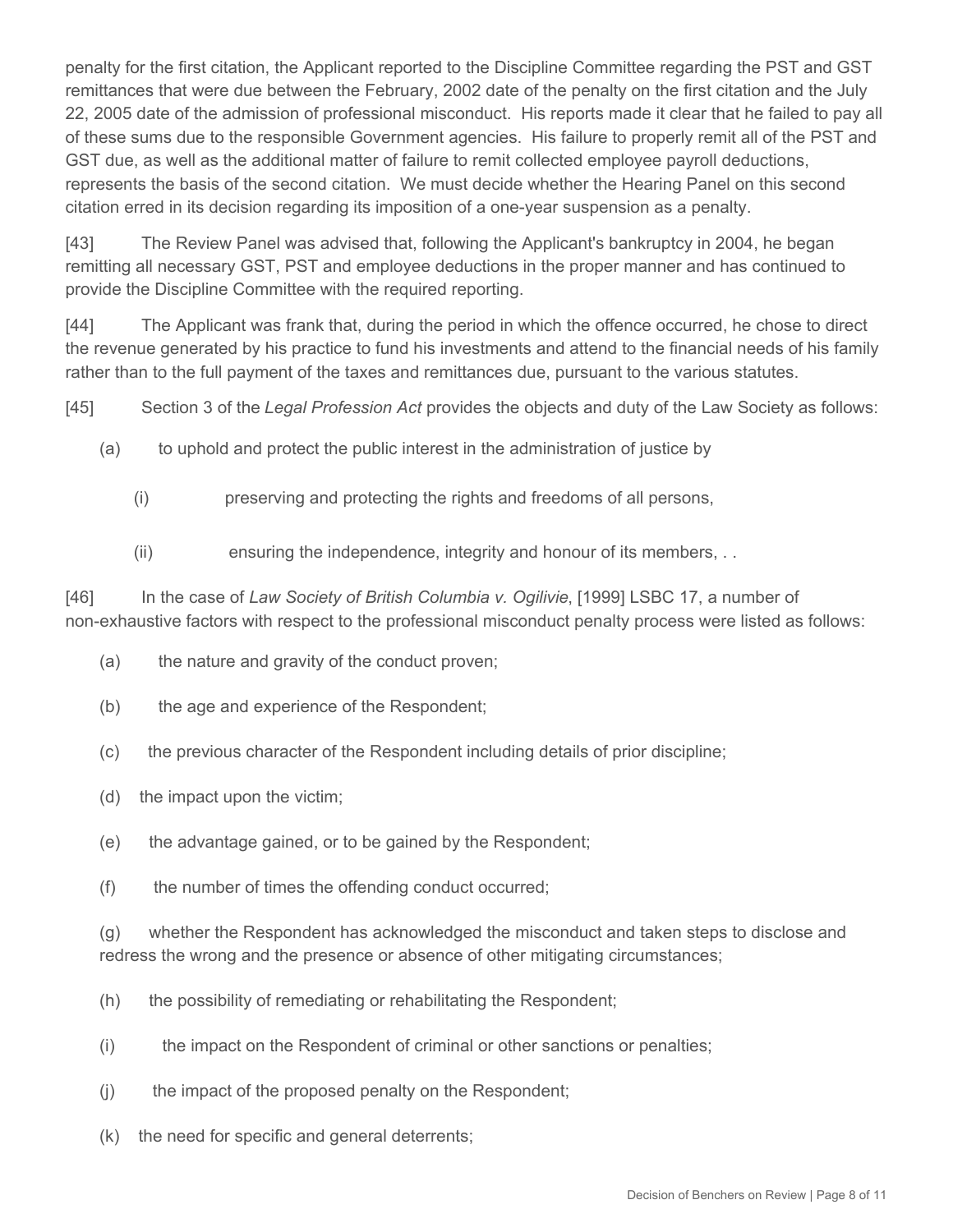- (l) the need to ensure public confidence in the integrity of the profession; and
- (m) the range of penalties imposed in similar cases.

[47] In coming to its decision to impose a one-year suspension, the Hearing Panel took into account the previous character of the Applicant, the need for general deterrence, the need to ensure the public confidence in the integrity of the profession, and the fact that this was the second time that the Applicant had professionally misconducted himself in this manner. The Panel noted that there were no precedents for penalty in a second offence of this nature and, in respect of this, noted at page 2, paragraph [5] of the Hearing Panel Decision:

When giving evidence at the Law Society hearing held on February 14, 2002, (which hearing was dealing with the initial citation issued for the Respondent's failure to remit taxes collected from clients) the Respondent estimated that the amount of money he owed to different arms of the Governments of Canada and British Columbia, was between \$242,000.00 and \$270,000.00. He testified, at that hearing, that his net annual income for 1999 was about \$130,000.00 and for 2000 about \$86,000.00. He said that he had not then considered bankruptcy but rather that he wanted to repay the monies that were owed.

[48] This second citation involved a continuing offence from the first insofar as there was never an intervening period between the citations in which the Applicant began properly remitting GST and PST. There is no evidence that the penalty in the first instance motivated him to change his conduct. The Hearing Panel's decision regarding the second citation was based upon the Applicant's continued failure to remit GST, PST and, in addition, failure to make the required employee remittances. That decision properly found the previous similar professional misconduct of the Applicant to be an aggravating factor in determining penalty.

[49] However, in coming to its decision regarding penalty on this second citation, the Hearing Panel did not place any weight on the mitigating factors in favour of the Applicant. In the view of this Review Panel, the Hearing Panel erred by not taking into consideration the following:

(a) the Applicant acknowledged his misconduct. This is evidenced by the admissions in the Agreed Statement of Facts and the fact that he honestly disclosed the non-remittance of funds. This is a significant mitigating factor as it is evidence that there is hope for the rehabilitation of the Applicant;

(b) the impact of the penalty upon the member: in the hearing before this Panel, the Applicant submitted that the one-year suspension would be such a blow to his practice that it was not likely that he could ever regain sufficient momentum to successfully practise again. We agree that a consequence this harsh is unwarranted by the offence itself, and that such an outcome is a likely result of such a suspension.

[50] Therefore, in our view, the Hearing Panel erred in basing its penalty on deterrence and preservation of the public confidence and integrity of the profession to the virtual exclusion of the other factors outlined in *Ogilvie* (supra) and, in particular, the rehabilitation of the Applicant and impact of the penalty upon him.

[51] Given the nature of the misconduct and the fact that this is the second such offence committed by the Applicant, a suspension is warranted. However, the weight given to the mitigating factors outlined above need to be at least equal to the public confidence aspect of the Hearing Panel's penalty.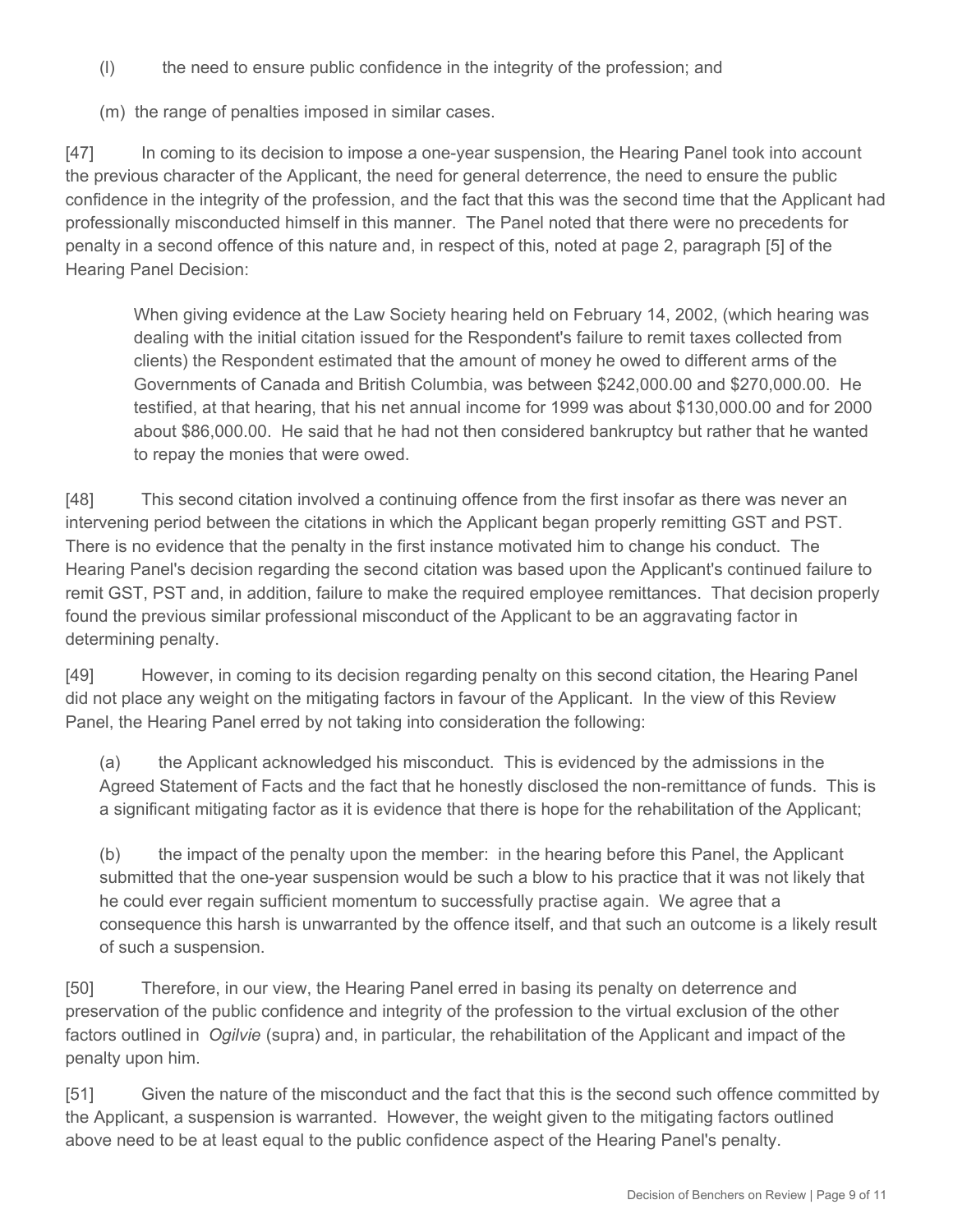[52] Therefore, for the above noted reasons, this Review Panel agrees with the Applicant's submission that a one-year suspension is unduly harsh. This Review Panel is of the view that a penalty is in order for the reasons outlined by the Hearing Panel, but the length should be reduced to one that is more in line with suspensions in other cases of professional misconduct of a similar gravity, and one that will not remove the likelihood that the Applicant will be able to return to his practice.

[53] In coming to this decision that a one-year suspension is an incorrect penalty, this Panel distinguishes the facts in this case from those in *Legge* (supra).In that instance, the Respondent was suspended for a period of one year after being found guilty of numerous charges including trust shortages and incompetence, in addition to failure to remit GST, PST and employee payroll deductions.

[54] Further, in coming to its decision, this Panel is mindful of the direction set out in the *Hordal* (supra) decision that it is inappropriate for the Benchers on review of a decision to merely " tinker" with the length of a suspension or magnitude of a fine.

[55] We agree with the Hearing Panel that the penalty imposed must take into account the fact that the Applicant failed to fulfill a fiduciary obligation. Of particular note is the breach of the obligation owed by the Applicant to his employees arising from the misappropriation of employees' *Income Tax Act* remittances. These employee contributions are collected from them on the basis that they will be remitted in satisfaction of the employees' obligations to pay income tax and their portion of required contributions to Employment Insurance and Canada Pension Plan. Having been collected by the Applicant on this basis, the Applicant accepted a fiduciary obligation to remit the funds for the purpose for which they were collected. The breach of a fiduciary duty by a lawyer is indeed an aggravating factor in any charge of professional misconduct.

# **Decision**

[56] Having regard to all the considerations we have referred to, it is this Review Panel's conclusion that the Hearing Panel erred in imposing a one-year suspension. Accordingly, we order that the Applicant:

(a) be reprimanded;

(b) be suspended from the practice of law for a period of three months, which suspension is to begin three weeks from the date of issuance of these reasons;

(c) be subject, upon his return to practice, as provided in the *Legal Profession Act*, section 38 (5)(c), to the following two conditions on his practice :

(i) he must provide on a monthly basis, evidence satisfactory to the Discipline Committee of his full compliance, including payment in full on a monthly go-forward basis, with the tax remitting requirements of the *Income Tax Act*, the *Excise Tax Act* and the *Social Services Tax Act*;

(ii) he must fully cooperate with the Discipline Committee at all times by providing to that Committee all information requested by it so as to ensure that the Committee is able to determine and ensure that the continued practice by the Applicant poses no danger to the public interest.

Both of these conditions will endure until the Applicant is relieved of them by the Discipline Committee.